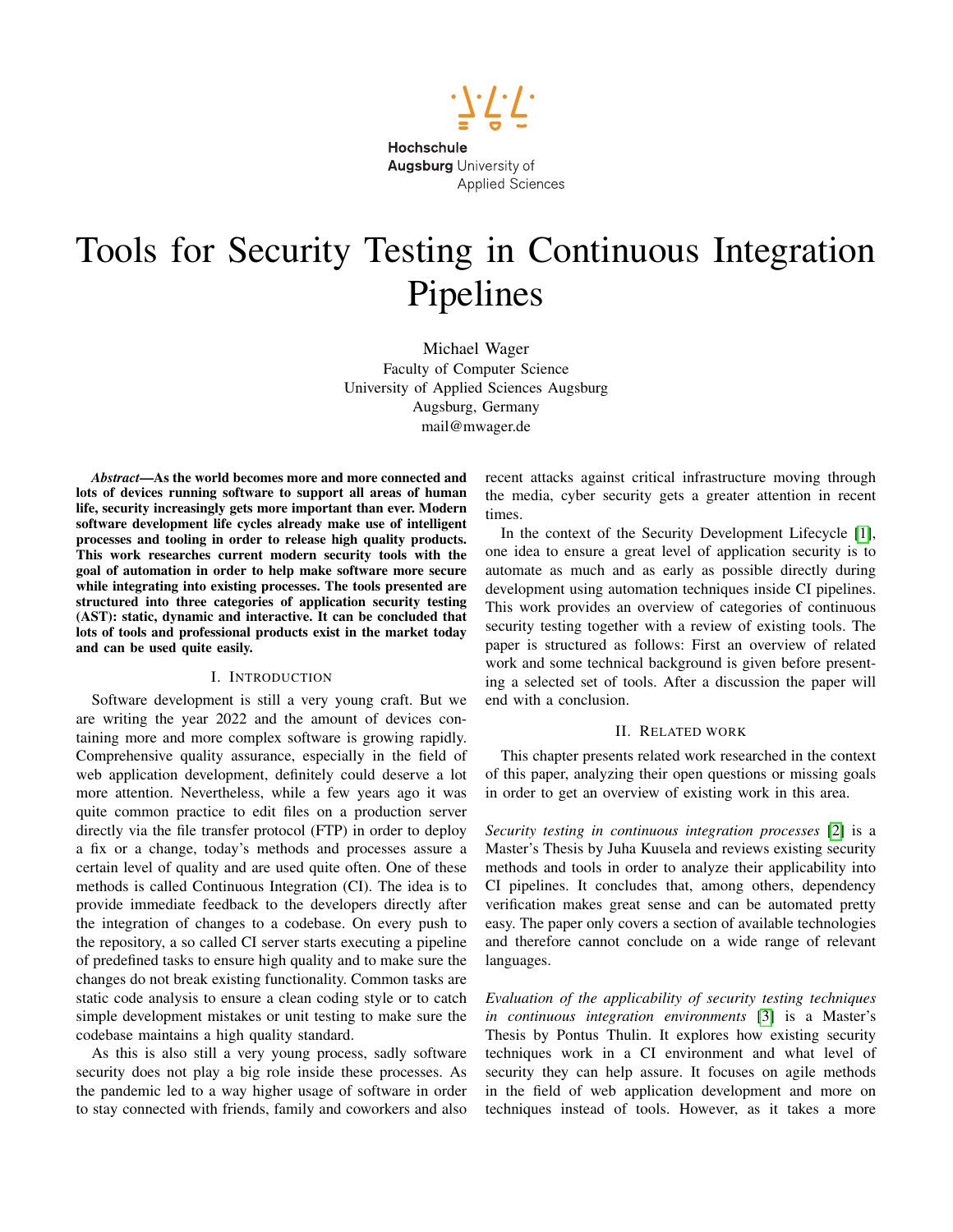theoretical approach, it is missing a comparison of tools in order to better conclude about its practicability.

*Automated Security Testing Utilizing Continuous Integration and Continuous Delivery Technologies* [\[4\]](#page-5-3), a Bachelor's thesis by Pyry Koskela, presents an implementation of a containerized vulnerability scanning construct tailored to a specific client infrastructure. It presents an interesting final implementation but lacks a comprehensive comparison of more tools.

*Web application security testing as part of continuous integration in .NET projects* [\[5\]](#page-5-4) is a Master's Thesis by Joona Immonen from 2015. It focuses only on security controls for continuous integration in the field of web application development using .NET projects and the Jenkins continuous integration environment platform. Due to focusing on only one programming language it lacks a greater comparison of tools for generic usage.

*Adding security testing in DevOps software development with continuous integration and continuous delivery practices* [\[6\]](#page-6-0) is a Bachelor's thesis by Ella Viitasuo from 2020. It focuses on developing a CI/CD pipeline for modern software projects including automated security testing as a first step to integrate security into software projects. As it only focuses on the field of web application development and OWASP Top 10 it is obviously missing a more generic comparison.

*Challenges and solutions when adopting DevSecOps: A systematic review* [\[7\]](#page-6-1) by Roshan N. Rajapakse et. al. is a study aiming on systemizing the knowledge about challenges faced by practitioners when adopting "DevSecOps" and the proposed solutions reported in the literature conducting a Systematic Literature Review (SLR). It provides a comprehensive overview of existing literature, challenges and solutions to problems in the field of automating security assurance and also identifies areas that need further research like how to automate traditionally manual security practices.

As the field of automating security assurance is pretty young, all of the reviewed papers also are quite up to date (oldest being from 2015). All of them follow a similar goal but mostly tailored for specific use cases of specific set of languages or technologies. The purpose of this work is to give an even more up to date overview of tools and comparison for a more generic approach in order to give teams a simple and straightforward guide on tools to use, challenges to face and finally suggestions which tools could be preferred.

## III. BACKGROUND

This chapter provides a quick overview of basic concepts the reader has to understand in order to further grasp the contents of this paper. It will focus on the concept of continuous integration which is an important part of the concept of "DevOps" (Development and operations) as well as current efforts to automate application security assurance in modern software development products ("DevSecOps").

## *A. DevOps & Continuous Integration*

Back in the days of early software development it was quite common to develop a product for months or even years and finally start to integrate it - i.e. preparing the release of the product. Stakeholders and developers had no clue how long this could take and lots of problems where introduced with this kind of process. To solve this problem, the idea of integrating often was first introduced in the extreme programming software development process [\[8\]](#page-6-2). The idea is simple: after making any change to a software product, be it a new feature of a bug fix, implementing and testing it locally on a developer machine, it will be commited to the source code control repository. Once a so called CI server recognizes the changes, it starts building and testing it again but this time it may also contain changes from other developers. The CI server will execute a so called build, including a pipeline of tasks to be executed in order to check if no issues are found. If this build fails the developer making the change will get notified immediately. And this is the whole point: integration errors are detected immediately and can get fixed right away, making the integration process much more transparent.

Some practices necessary to make this work are:

- Usage of a single source code repository
- Automation of the build using a CI server every commit should build the product on the integration server
- Adding tasks to the build pipeline like static code analysis and unit tests which are executed after building
- Notifying all relevant parties of the project about failing builds

Nowadays, CI is quite heavily used in modern development projects and there are also ideas and efforts taken to automate security assurance inside the build pipelines of a CI server.

## *B. DevSecOps*

Traditionally, security assurance is a process done mostly at the end of the software development life cycle. Security testing methods like penetration testing will concentrate on finding vulnerabilities in already (or soon to be) released products. While this is good and needed, the concept of DevSecOps suggest that security assurance may be automated as well as things like unit testing inside the CI server build pipeline - all while the development process is still ongoing. This work will focus on presenting a selection of up to date tools to achieve that.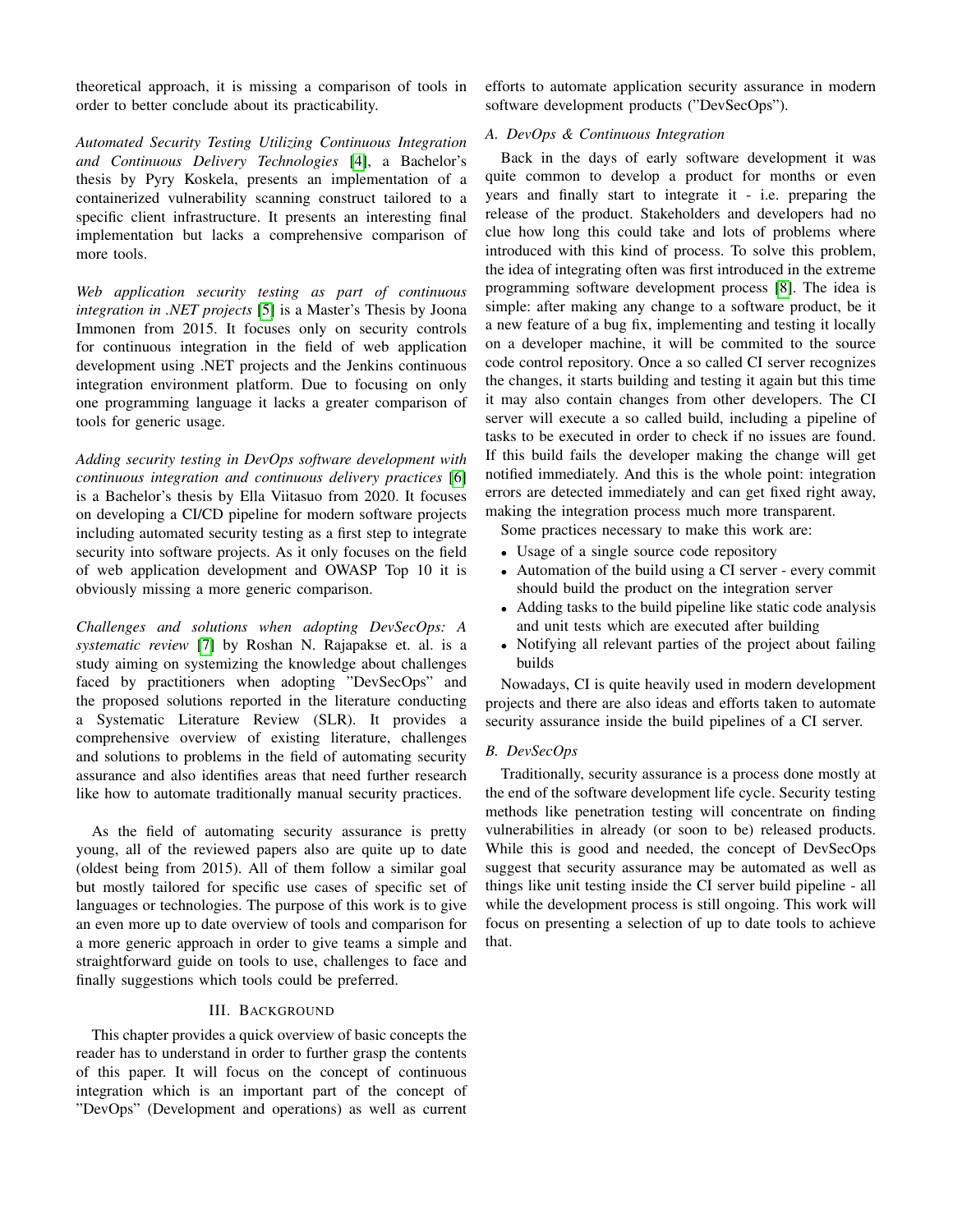## IV. TOOLS

This chapter gives a overview of current tools for continuous security testing. It is structured into three parts: static application security testing, dynamic application security testing and interactive application security testing.

#### *A. Static application security testing (SAST)*

SAST tools work by scanning the source code, byte code or binary of an application without running it with the goal of identifying vulnerabilities before deployment. They can assure secure coding practices are followed and find potential vulnerabilities in the source code. It follows the idea of integrating security early into the software development life cycle (i.e. shift-left security). The following criteria should be taken into account when evaluating SAST tools:

## • CI integration

It is important that the tool supports automated integration into existing CI pipelines and provides support for generating reports in common formats like XML or JSON.

• Scan speed

A major goal of continuous integration builds is speed. If a SAST tool takes very long this may kill productivity.

• False positives

A well known problem with SAST tools is the generation of many false positives, i.e. detecting flaws which are no flaws at all. Therefore a good SAST tool should have a low false positive rate.

• Developer productivity

In order to make developers work with the tool it is necessary to generate reports with good explanations of the detected flaws. Developers often may not have sufficient security knowledge and therefore hints on how to fix the detected flaws are very much appreciated.

Additionally to these criteria it should be looked at language support, the model of delivery and pricing.

*1) SonarQube [\[9\]](#page-6-3):* SonarQube SAST detects security issues in source code, supports the usage of quality gates and provides a quality history and other metrics. It can be integrated with CI pipelines like Jenkins, Azure DevOps and more and it is possible to extend its functionality further using more than 60 community plugins. It can detect injection flaws and may also be integrated directly into IDEs.

Language support: Supports 29 languages Delivery model: On-premises Pricing: Community: free. Developers: from \$150

*2) WhiteSource [\[10\]](#page-6-4):* WhiteSource SAST can make over 70 Common Weakness Enumeration (CWE) types visible including OWASP Top 10 - in desktop, web and mobile applications. They are claiming to be ten times faster than other SAST tools and it integrates well with existing DevOps environment and common CI tools.

## Language support: Supports 27 languages Delivery model: Cloud

Pricing: Annual subscription based on the number of developers

*3) Veracode [\[11\]](#page-6-5):* Veracode analyzes source code and provides automated security feedback and is easy to integrate into all major CI tools and also IDEs. They claim to have good speed, a false-positive rate of less than 1.1 percent and provides tips for fixing vulnerabilities when they are found.

Language support: Supports 25 languages Delivery model: Cloud Pricing: Not publicly available

*4) Codacy [\[12\]](#page-6-6):* Codacy produces scan results about the code that go beyond security, including code quality metrics and general code health. It integrates well with existing CI tools and claims to have a low false positive rate. It has support for OWASP Top 10 and other standards and features commit suggestions in pull requests.

Language support: Supports over 40 languages Delivery model: On-premises and cloud Pricing: Open-source: free. Pro: \$15 per user/mo

*5) AppScan [\[13\]](#page-6-7):* AppScan serves vulnerability checks and generates reports including remediation suggestions. It supports automation via API and good integration into common CI tools.

Language support: Supports 35 languages and frameworks Delivery model: On-premises and cloud Pricing: Not publicly available

*6) Kiuwan Code Security [\[14\]](#page-6-8):* Kiuwan automatically scans source code to find vulnerabilities. It is compliant with relevant standards like OWASP and CVE, covers a large range of programming languages and integrates well into CI pipelines.

Language support: Supports more than 30 languages Delivery model: On-premises, cloud, hybrid Pricing: Not publicly available

All tools presented in this section have very good language support and integrate well with existing CI tools. It seems that they are very modern and fulfill the requirements for static automated security testing in a very good manner. Table [I](#page-3-0) compares the missing criteria defined in the beginning of this section.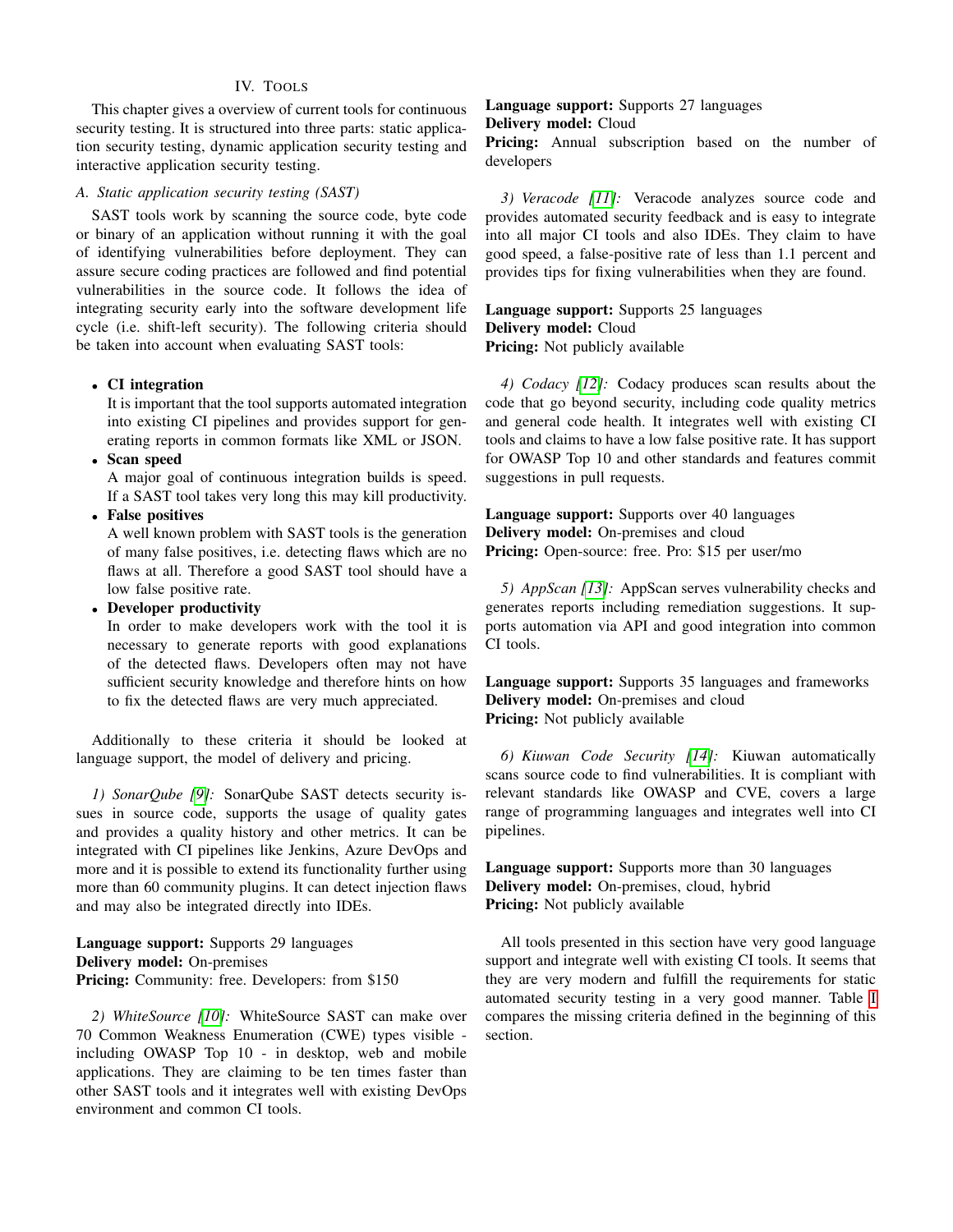Table I COMPARISON OF SAST TOOLS

<span id="page-3-0"></span>

|                        | SonarOube                   | WhiteSource | VeraCode                     | ⊡odacv                  | AppScan            | Kiuwan       |
|------------------------|-----------------------------|-------------|------------------------------|-------------------------|--------------------|--------------|
| CI integration         | very good                   | very good   | very good                    | very good               | very good          | very good    |
| Scan speed             | fast                        | very fast   | tast                         | fast                    | fast               | very fast    |
| False positive rate    | low                         | low         | very low                     | low                     | low                | low          |
| Developer productivity | developer training included | easy to use | provides tips for developers | good developer feedback | developer friendly | good reports |

## *B. Dynamic application security testing (DAST)*

DAST tools finds security problems in applications by seeing how the application responds to specially crafted requests that mimic attacks. They are also known as web scanners and the OWASP foundation refers to them as web application vulnerability scanners. This means, other than SAST, they need a deployed and running application or API to work. The following criteria should be taken into account when evaluating DAST tools:

## • CI integration

It is important that the tool supports automated integration into existing CI pipelines and provides support for generating reports in common formats like XML or JSON.

- Vulnerability detection rate This means how many relevant vulnerabilities (e.g. path traversal, SQL injection, XSS) are detected by the tool.
- False positive rate

Same as with SAST, the generation of many false positives, i.e. detecting flaws which are no flaws at all is also a problem with DAST tools.

- Security expertise (Developer productivity) Results should be readable by people with less security knowledge (i.e. regular developers)
- Customization support

DAST tools usually only catch simple vulnerabilities because they do not have any context or clue of the business rules of the application (black box testing). Therefore the possibility for customizing test cases to detect more complex vulnerabilities is a bonus.

*1) NetSparker/Invicti [\[15\]](#page-6-9):* Netsparker is a comprehensive automated web vulnerability scanning tool. Its claims to be the industry leader in the area of DAST and provides high detection rates and good integration into CI solutions. It provides good automation support, clear reports, has a high vulnerability detection rate and a very low false positive rate.

Delivery model: On-premises and cloud Pricing: Not publicly available

*2) Acunetix [\[16\]](#page-6-10):* Acunetix is a tool for automation of vulnerability detection for websites, web applications, and APIs. It claims to be an intuitive and easy-to-use platform. High focus is placed on Single-Page Applications (SPAs), it provides integration into bug/issue tracking systems and has good CI integration support.

## Delivery model: On-premises and cloud Pricing: Not publicly available

*3) AstraPentest [\[17\]](#page-6-11):* AstraPentest is a combination of automated vulnerability scanning and manual penetration testing and has good detection rate of common vulnerabilities like SQL injection or cross site scripting. Integration of the scanner with CI should be pretty easy, false positive rate is at zero and customization is possible.

# Delivery model: Cloud

## Pricing: \$99-\$399 per month

*4) PortSwigger BurpSuite [\[18\]](#page-6-12):* BurpSuite is one of the most well known penetration testing tools and regularly used as a desktop application for manual testing. Nevertheless they are providing native plugins for Jenkins and TeamCity, as well as a generic driver for any other CI platform one wants to use. This way it is possible to add automated vulnerability scans into existing pipelines and configure rules for failing the build based on the scan results.

#### Delivery model: Cloud

Pricing: Community: Free, Professional: \$399/user/month, Enterprise: \$3999/year.

*5) Detectify [\[19\]](#page-6-13):* Detectify is a vulnerability scanner to scan web applications or databases. It uses real payloads simulating an attacker to detect common vulnerabilities like OWASP Top 10 and can be easily integrated into CI tools.

## Delivery model: Cloud

Pricing: Starting at \$50/month

*6) OWASP ZAP [\[20\]](#page-6-14):* OWASP ZAP is a well known open source security tool and like BurpSuite normally used as a desktop application for manual penetration testing of web applications. But in spite of that it supports automated integration through its API including basic or advanced scans and test results. Integration seems to be a little bit harder compared to other tools but it is open source and free.

## Delivery model: On-premise

Pricing: Open-source and free of charge

*7) Veracode [\[21\]](#page-6-15):* Veracode also provides a DAST tool on order to automatically scan web apps or APIs from a single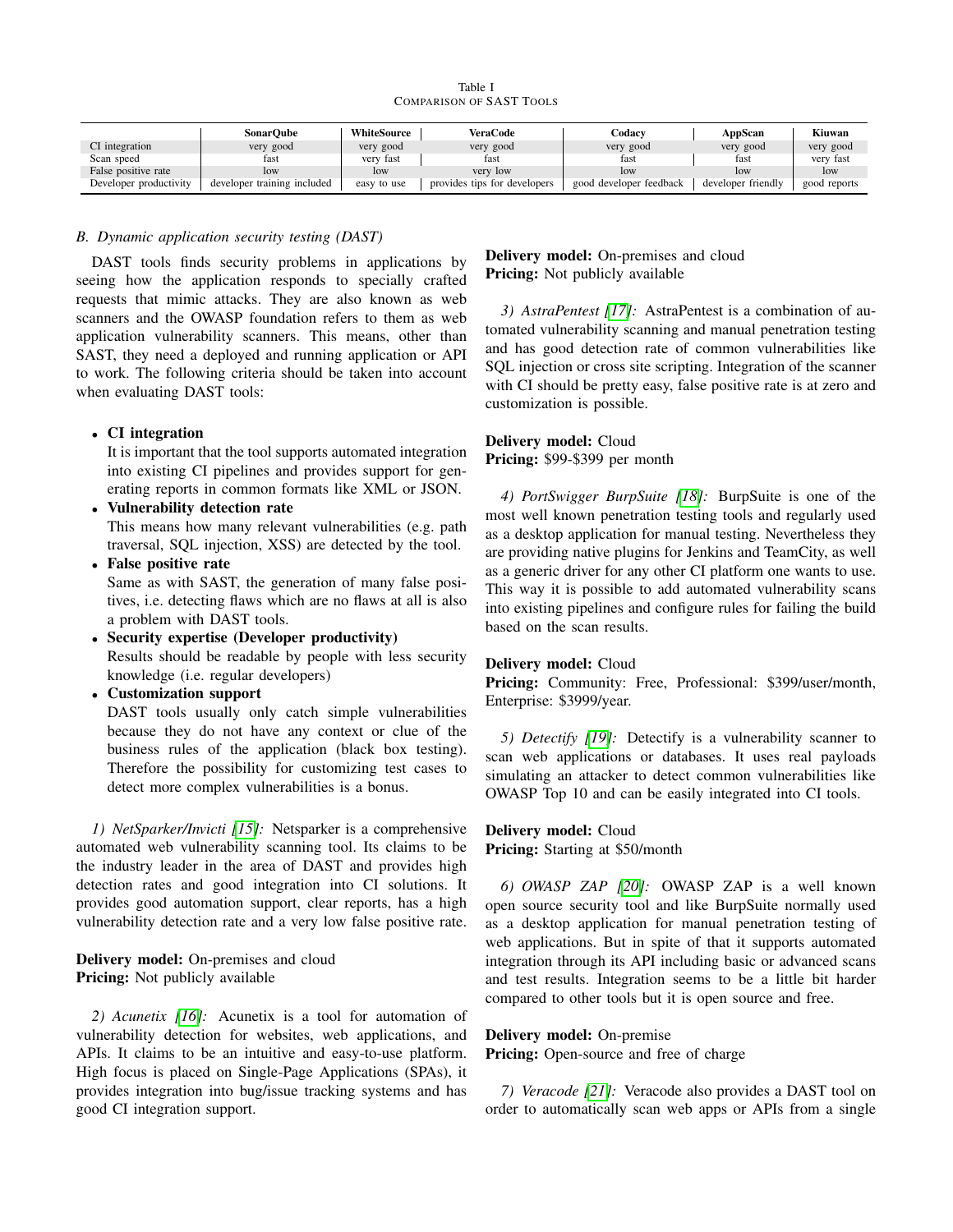interface. It claims to be very fast through parallel execution of target scanning. It claims to have good low false positive rate and good documentation of found vulnerabilities.

## Delivery model: Cloud

Pricing: Not publicly available

Table [II](#page-5-5) provides a comparison of the criteria defined in the beginning of this section.

## *C. Interactive application security testing (IAST)*

Contrary to SAST and DAST tools, there is a new type of testing method called interactive application security testing, or runtime security testing, short IAST [\[22,](#page-6-16) p. 140]. IAST tries to combine the advantages of the other two methods while leaving out the disadvantages they bring like false positive rates or scan speed. IAST does not need a running application, it depends on automated functional test cases or manual testing to drive the application and an agent runs in the background trying to identify vulnerabilities in the execution path of the tests already run or while they are running. This means IAST is only applicable if there already exists a very high test coverage of an application. But this also means that every test run will be automatically converted to a security test also.

It is using so called agents within the application to test for vulnerabilities dynamically in as it runs. These agents are connected to the application directly and are analyzing while it is manually or automatically tested, identifying vulnerabilities in real time. They are using runtime security instrumentation to analyze applications (e.g. source code, HTTP traffic, backend connections) thus providing a comprehensive view of vulnerabilities. This technology allows for easier testing automation than the other application security testing (AST) methods presented above because for example SAST tools may take very long and DAST tools are often inaccurate.

*1) Contrast Asses [\[23\]](#page-6-17):* Contrast Security argues to be the leader in this area of security testing. It claims to revolutionize continuous vulnerability detection without false positives, to be easy to install, simple to use and highly scalable. It provides complete coverage of the OWASP Top 10 and beyond and is of course easily automatable into existing CI tools. As is runs from within the running application, it can also generate simple diagrams that illustrate the application's major architectural components (i.e. used frameworks or running components like a database), thus providing simple architectural overviews in order to identify flaws in the design of a software product.

## Delivery model: Cloud **Pricing:** Not publicly available

*2) Seeker [\[24\]](#page-6-18):* Seeker is an IAST tool claiming to focus on real vulnerabilities. They have a patented verification technology which validates found flaws in order to report if they are real vulnerabilities or not, thus almost eliminating false positives. It claims to be easy to install and integrate into existing CI tools, it provides detailed documentation of found vulnerabilities including sample code to fix the issues

## Delivery model: Cloud or on premise Pricing: Not publicly available

*3) NetSparker/Invicti [\[15\]](#page-6-9):* Netsparker, which was presented above in the section of DAST tools, also provides IAST functionality claiming to find more real vulnerabilities using their unique dynamic + interactive scanning approach.

*4) Acunetix [\[16\]](#page-6-10):* Also Acunetix, which was already presented, provides an additional tool (called AcuSensor) to combine with their DAST tool in order to provide more accurate detection results and better overall test coverage.

*5) Veracode [\[21\]](#page-6-15):* Finally also VeraCode provides IAST functionality making it a complete solution to cover all three AST methods using one platform.

## V. DISCUSSION

Three common application security testing methods are presented in this paper: static, dynamic and interactive or runtime application security testing. A comparison of both SAST and DAST tools is given and also the new and pretty promising method of interactive runtime security testing is presented together with some current tools providing this functionality. This chapter will discuss diversities of the tools and tries to give recommendations for teams which want to integrate these tools in order to benefit from the promising field of continuous security testing.

#### *A. SAST*

Related the comparison of SAST tools all the presented tools have very good CI integration. The winner related speed is clearly WhiteSource, whereas VeraCode has the lowest false positive rate. All tools seem to be developer friendly. As a suggestion it would make sense to go deeper into WhiteSource and VeraCode if a team wants to integrate SAST into their existing CI and DevOps workflow.

## *B. DAST*

Related the comparison of DAST tools all the presented tools support CI integration, while especially Netsparker and Acunetix make it more simple and easy. Also, Netsparker has a very high vulnerability detection rate and together with AstraPentest a false positive rate of zero which makes these two tools very promising. Information related developer productivity was not always available but customization seems to be possible with most of the presented tools.

## *C. IAST*

Research of IAST tools found two tools definitely worth looking into more deeply: Contrast Asses and Seeker. Both tools seem to offer a really comprehensive set of advantages related continuous security testing, especially because they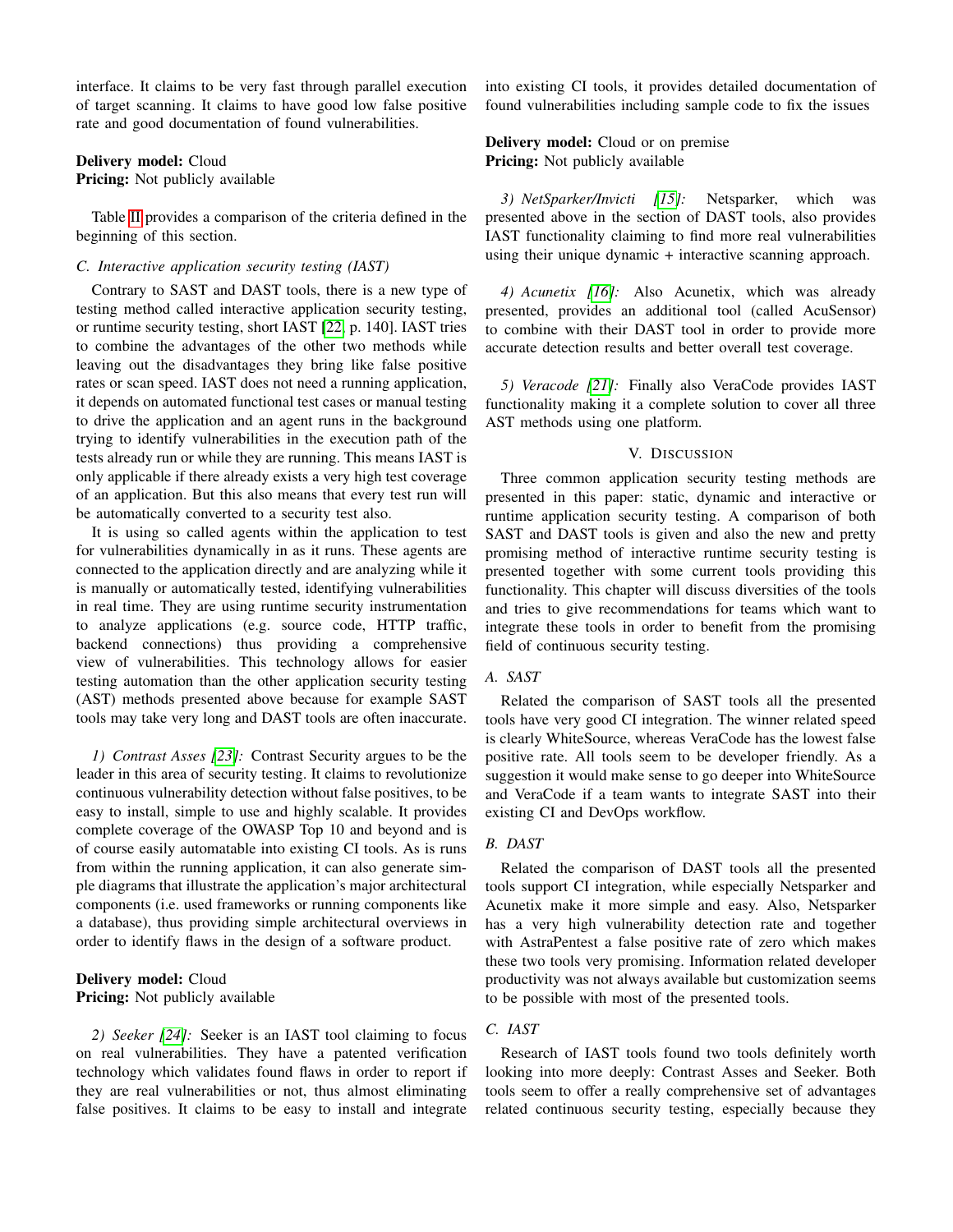Table II COMPARISON OF DAST TOOLS

<span id="page-5-5"></span>

|                              | NetSparker/Invicti | Acunetix  | <b>AstraPentest</b> | PortSwigger BurpSuite | <b>Detectify</b> | <b>OWASP ZAP</b> | VeraCode  |
|------------------------------|--------------------|-----------|---------------------|-----------------------|------------------|------------------|-----------|
| CI integration               | very good          | very good | good                | good                  | good             | ok               | good      |
| Vulnerability detection rate | very high          | high      | high                | high                  | n/a              | n/a              | n/a       |
| False positive rate          | zero               | low       | zero                | low                   | <b>low</b>       | middle           | low       |
| Developer productivity       | very good          | good      | good                | n/a                   | n/a              | ok               | very good |
| Customization support        | possible           | n/a       | possible/manually   | possible              | possible         | possible         | n/a       |

are embracing the interactive real time approach called IAST. Not only they combine the advantages of SAST and DAST tools while removing their disadvantages, they also integrate well with the DevOps method and additionally bring other benefits like architectural overview or conversion of already written test cases to security test cases.

## Software Composition Analysis (SCA)

Open source security and so called supply chain attacks are a big deal in the world of secure coding. Software composition analysis is also an important method for application security testing: it scans external libraries for security issues. For example, Kiuwan and Contrast Assess provide the functionality to automatically analyze external third party libraries in order to find issues in these used dependencies. This security feature was also declared a low hanging fruit in some of the related papers where also tools are presented for this purpose.

#### Runtime application self-protection (RASP)

Another method not mentioned, as not related to integration into CI pipelines, is runtime application self-protection. This method enables inspecting application behavior while the application is running, usually in production. Using this approach is similar to IAST, with the difference that RASP can detect and block attacks in realtime while they occur. As an example, Contrast protect has a great demonstration video on detecting and blocking attacks on the log4j vulnerability without patching the vulnerable library [\[25\]](#page-6-19).

Most of the tools presented in this paper focus on the field of web application development. For the area of industrial software components and embedded devices, more research could be conducted.

#### VI. CONCLUSION

The goal of this paper was to research current tools for security testing in continuous integration environments in order to automate security testing inside the software development life cycle. Therefore, a recherche of related work was conducted to first get an overview of work already done in this area. Although the related work is presenting a good amount of available tools, research has shown that the market has to offer more. Also, all of the reviewed papers talk about the missing security knowledge developers have in general and it was found that the reviewed tools of this paper tackle this issue with good documentation and even tips for fixing found

issues like source code hints. Besides that, most of the tools presented here offer very good integration into the DevSecOps process making it easy to integrate into existing CI tools. It can be concluded that lots of tools and professional products exist in the market today and can be used quite easily, be it open source or paid services.

This work only provides a theoretical review and comparison, no practical case studies were conducted. Because of that, in order for teams to decide on which tools to integrate, more practical reviews should be done and are highly recommended. Each team is different and has unique requirements. All of the presented tools provide demos and very good documentation.

Related the three categories of application security testing, especially the interactive real time approach (IAST) seems to be extremely effective and accurate. Because of its real time analyzation of running applications it provides a more sophisticated approach compared to the other two methods. Being able to scan each line of code from inside and therefore having knowledge about the control flow and context of an application, much better results can be presented. This knowledge is pretty helpful. For example, using IAST it is possible to identify credit card numbers extracted from a database and alert when these credit card numbers end up exposed in a log file. Also the possibility of performing an architectural analysis and therefore finding flaws in the design of already written software seems to be a very large advantage and could also be helpful when conducting threat modeling of legacy applications. It can be concluded that, also related to time and budget, it is definitely worth looking into the approach of IAST first.

Although automated tools surely do not take away the need for manual security testing like threat modeling, code reviews or manual penetration testing, they can still support teams on their way to create more secure software in a great way.

#### **REFERENCES**

- <span id="page-5-0"></span>[1] M. Howard and S. Lipner, "The security development lifecycle," 2006.
- <span id="page-5-1"></span>[2] J. Kuusela, "Security testing in continuous integration processes," 2017, [https://aaltodoc.aalto.fi/bitstream/handle/123456789/27065/master](https://aaltodoc.aalto.fi/bitstream/handle/123456789/27065/master_Kuusela_Juha_2017.pdf) Kuusela Juha [2017.pdf.](https://aaltodoc.aalto.fi/bitstream/handle/123456789/27065/master_Kuusela_Juha_2017.pdf)
- <span id="page-5-2"></span>[3] P. Thulin, "Evaluation of the applicability of security testing techniques in continuous integration environments," 2015, [https://www.diva-portal.](https://www.diva-portal.org/smash/get/diva2:784545/FULLTEXT01.pdf) [org/smash/get/diva2:784545/FULLTEXT01.pdf.](https://www.diva-portal.org/smash/get/diva2:784545/FULLTEXT01.pdf)
- <span id="page-5-3"></span>[4] P. Koskela, "Automated security testing utilizing continuous integration and continuous delivery technologies," 2021, [https://www.theseus.fi/](https://www.theseus.fi/bitstream/handle/10024/502952/Opinnaytetyto_Koskela_Pyry.pdf) [bitstream/handle/10024/502952/Opinnaytetyto](https://www.theseus.fi/bitstream/handle/10024/502952/Opinnaytetyto_Koskela_Pyry.pdf)\_Koskela\_Pyry.pdf.
- <span id="page-5-4"></span>[5] J. Immonen, "Web application security testing as part of continuous integration in .net projects," 2015, [https://www.theseus.fi/bitstream/handle/](https://www.theseus.fi/bitstream/handle/10024/103333/Immonen_Joona.pdf) [10024/103333/Immonen](https://www.theseus.fi/bitstream/handle/10024/103333/Immonen_Joona.pdf) Joona.pdf.